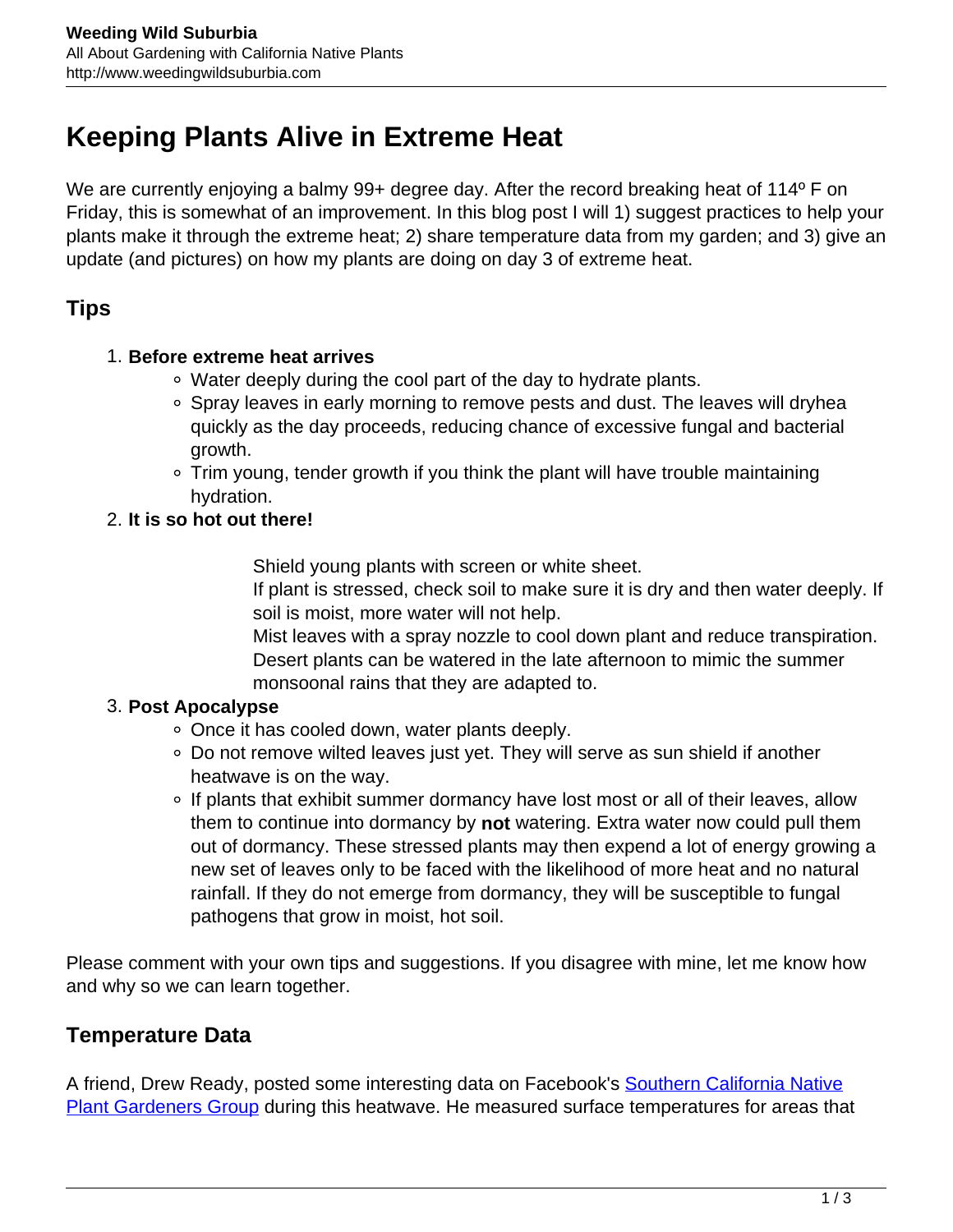were covered with organic mulch, asphalt, gravel, cement and brick. The winner, surprisingly, was above an **organic mulched bed (177.2º F)!** Next was asphalt (170.4º), followed by cement (159.2º), then brick (156.7º), and gravel (149.9º).

These surprising numbers led me to take my (actually it belongs to my husband) trusty meat thermometer outside today to see what gives. First I must make a disclaimer. A meat thermometer does not do a good job of measuring air temp. Nevertheless, I was more interested in measuring the soil temperature right below the surface. Here are my results:

## **My Garden**

Finally for a preliminary report on how things look in my garden. As the heat continues more plants may succumb to the stress but here is a quick review followed by a slideshow.

## **Significant leaf/plant damage**

Agave attenuata - likely to recover, though it will look ugly for some time Vitis 'Roger's Red' - will recover Ribes speciosum - leaves dried and curled, plant will go dormant and be fine Heuchera 'Wendy' - very scorched, despite having been watered well before, not likely to make it Constancea nevinii 'Snowflake' - some look fine, two younger plants were cooked; not sure how these will do

## **Some leaf damage**

Avocado trees - these worry me the most, little damage, but this causes a lot of stress to these old tree

Ribes viburnifolium - not much damage, should be fine Epilobium canum - some damage, should make it

## **Lookin' good**

Quercus agrifolia - never a good thing for our oaks, but they look fine now Berberis repens - look real good Heteromeles arbutifolia - minor amount of leaf burn, mostly fine

**<sup>\*</sup> It should be noted that in photo D, although the area was in sun when the measurement was made, it probably was shaded earlier in the day, while photo C probably was exposed to the sun longer. It is likely that this accounts for the temperature difference as much as the thin layer of mulch in photo D.**